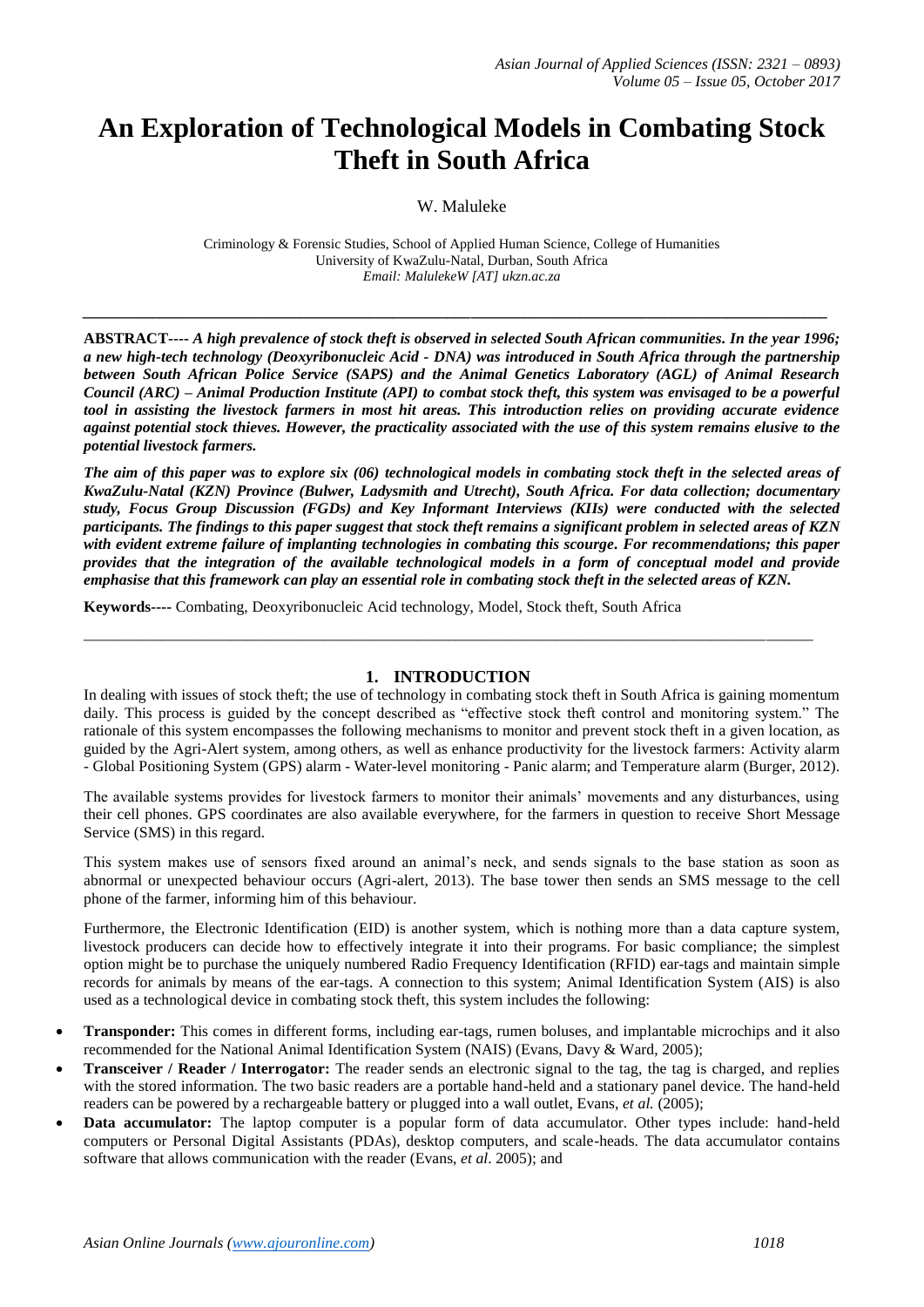**Software / Data management system:** For the reader to communicate with the data accumulator, software is necessary. Software allows for communication between the data accumulator with the database and the reader (Evans, *et al.* (2005).

## **2. RESEARCH DESIGN AND METHODOLOGY**

This paper was descriptive in nature adopting qualitative research approach, (Creswell, 2007) advocates that "to study this problem, a qualitative research approach is used to inquire, the natural setting comprising human subjects and places that inform the collection of data, and inductive data analysis establishes the study themes"). The sample size and procedure of this paper comprised of relevant stakeholders (2 Department of Agriculture, Forestry and Fisheries - DAFF - Assistant Directors: Animal Technicians and Animal Production officials, 1 SAPS Stock Theft Unit – STU Provincial Coordinator – formed part of KIIs; and 14 STUs members – FGDs and 5 Anti-stock Theft Association managers (KIIs) who understand the subject matter. Overall, the population for this paper consisted of 22 participants in the anti-stock theft structures. Their strategies were explored for the use of DNA technologies in combating stock theft in the selected areas of KZN. Non-probability sampling was used, whereby a purposive sample was selected as the members of the population for FGDs and KIIs were chosen haphazardly.

The FGDs and KIIs were guided by an interview schedule guide aimed at ascertaining their viewpoints on the use of DNA technologies in combating stock theft in the selected areas in KZN. Before this study was conducted, ethics approval was obtained from the Tshwane University of Technology (TUT) and SAPS.

To accomplish this objective, this paper combined both social constructivism and phenomenology to formulate constructivist phenomenology to underpin this paper on epistemological foundations. The combination of these designs enabled the researcher to explore and describe the use of DNA technologies in combating stock theft in the selected areas of KZN, South Africa and also to ascertain theoretical points of reference to attain theoretical triangulations. To this course; the phenomenology as a philosophical worldview is aligned with the qualitative paradigm to transform the scientific knowledge into meaningful facts about particular events within a social setting (Matlala, 2012). For this paper, this was achieved through the exploration of technological models in combating stock theft in the KZN selected areas. The data collected generated a number of themes that were analysed qualitatively. Data analysis process involved reducing the volume of raw information, sifting significance from trivia, identifying significant patterns, and constructing a framework for communicating the essence of what the data reveals. Therefore, the collected data was analysed to reach a structured, reliable and valid conclusion (De Vos, Strydom, Fouche & Delport*,* 2005). During this record-taking process, the interviewer takes notes, with a view to writing a more detailed and complete report afterwards and a voice recorder was also used when interviews were conducted, with a view to transcribing the information gathered at a later stage. The researcher then organised the data by categorising it on the basis of themes, concepts, or similar features. The researcher further organised the data obtained from the selected participants, while ensuring that the elicited data answered the original objective of this paper. The researcher read the data several times to grasp the perspective of the participants and take down the notes as expressed. This was done by making cryptic written notes of what the participants were saying during FGDs and KIIs. The actual words used by the participants were written down verbatim (word for word).

# **3. LITERATURE REVIEW: TECHNOLOGICAL MODELS ON STOCK THEFT COMBATING**



**Figure 1:** The Deoxyribonucleic Acid analysis process - Steps in Deoxyribonucleic Acid sample analysis and interpretation (Source: Geldenhuys, 2011).

Figure 1 was adopted as one of the models to underpin this paper. This model illustrates that when evidence is recovered, DNA extraction, quantification, amplification, separation and detection of PCR products, as well as sample genotypes,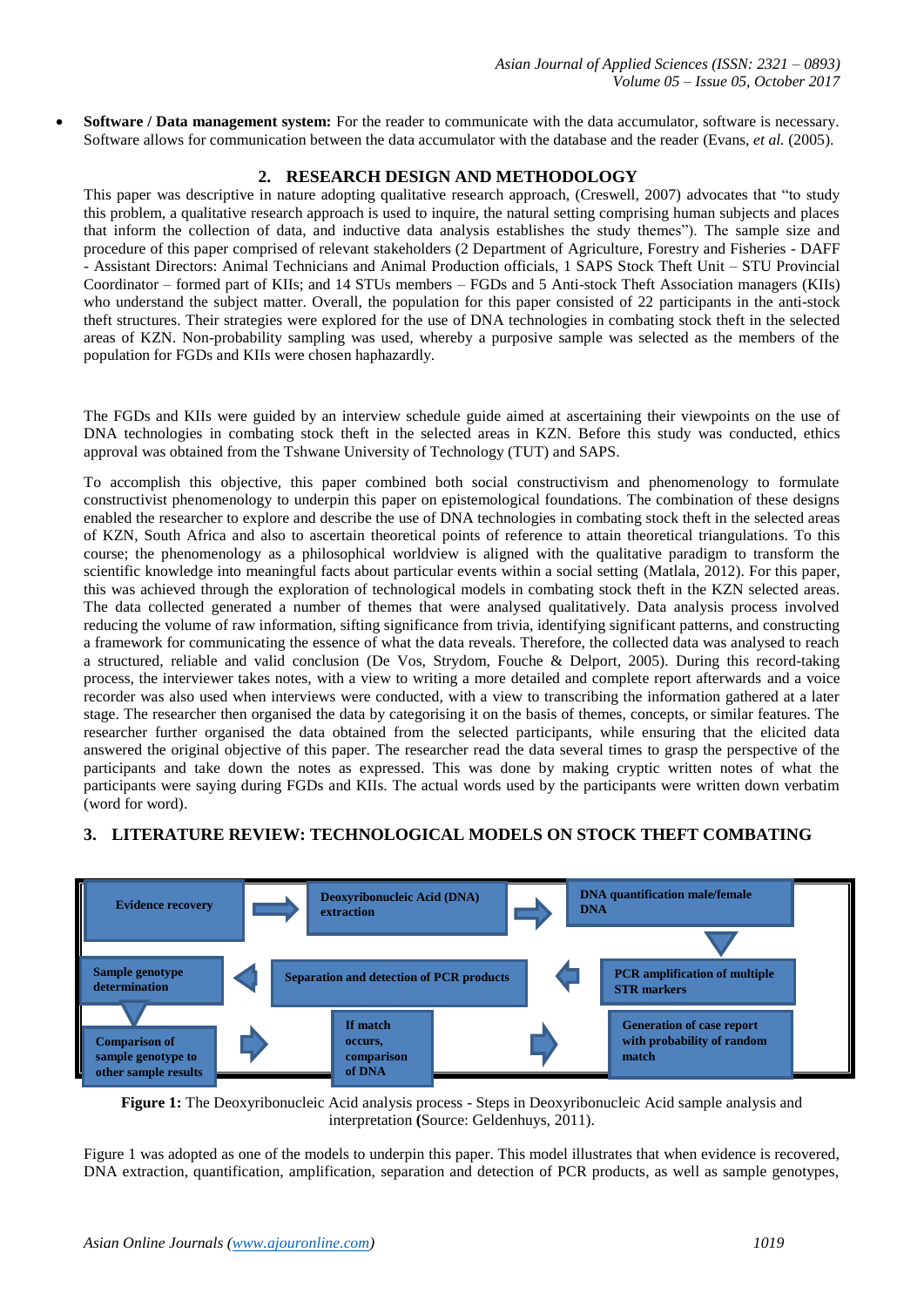should be determined. This South African model (Model 1 – Figure 1) relies on the use of DNA technology to generate matches from the verified samples to effectively combat stock theft in the selected areas of KZN, as a comparison of sample genotypes to other sample results can be conducted, and if there is a match in the comparison of the DNA profile to the population sample (reference sample), the probability of a random match can be ascertained. Geldenhuys (2011) argues that the process of analysing DNA is not as fast as it is portrayed on television. It is a lengthy process if it is to ensure proper results.

From the moment the sample is received at the Forensic Science Laboratory (FSL) until its final preparation for court, the processes it has to pass through include administration such as registration, evaluation, analysis and interpretation before a court report is compiled. The Short Tandem Repeat (STR) kit used consists of ten tests, of which one determines the gender of the person the DNA belongs to. Only certain parts of the DNA are selected to ensure a more workable sample.

Extraction of DNA evidence from livestock crime scenes cannot be separated from this practice. Geldenhuys (2011) further argues that if a suspect's DNA is matched to a crime scene by the National DNA Databases of South Africa (NDDSA), but there is no other evidence linking the said suspect to that specific case, the laboratory will request confirmation by means of a second reference sample in order to verify the database match.



**Figure 2:** The chain of custody of forensic samples (Source: Mapholi, 2015).

For the purpose of this paper, another model was adopted (this must be read in conjunction with Model 1 of this paper. This model (Model 2 - Figure 2) emphasises that the process of collecting samples from crime scene to laboratory has to be documented thoroughly in an attempt to combat stock theft effectively, thus the importance of DNA technology to combat stock theft is covered by the model herein. More emphasis is placed on chain of custody, which is the cornerstone of this paper.

Mapholi (2015) highlights that the success of the DNA forensic service used in combating stock theft relies heavily on the chain of custody of forensic samples, for example, the entire process of collecting samples from crime scene to laboratory is shown in Figure 2 above.

To ensure adherence to the chain of custody, the Animal Research Council (ARC) provides continuous training to South African Police Service (SAPS) personnel, several times per annum. The training focuses on DNA sample collection, storage, and dispatch to the laboratory. The benefit of the training is demonstrated by the quality of DNA exhibits that are brought to the laboratory by SAPS. The author went on to say that stock theft has broader implications than the loss of animals; the issue also affects food security.

Through the use of DNA microsatellite marker technology we have managed to resolve the problem of establishing the identity of lost or slaughtered livestock, livestock paternity in livestock ownership dispute cases, and uncertainties in animal origins of meat products. Although some of the cases remain unsolved, those that are reported and investigated have led to an increase in the rate of stock thieves. In addition, DNA technology can be used as an important forensic instrument to combat stock theft and is becoming an increasingly important component of the criminal justice system. DNA-based technology is used largely for the determination of identity, ownership, percentage, traceability and the species origin of animal products such as tissue, blood and skin.

Apart from identical twins or clones, no two animals are genetically the same. This means that the DNA of an animal is a fingerprints or unique identification. Only small quantities of DNA are needed to confirm the fingerprint of an animal. But how does DNA technology help to combat stock theft? Hair samples (a source of DNA) are collected from individual animals and stored in the laboratory as reference samples. When animals are injured or have sloughed at a crime scene, or a piece of meat from a stolen animal is found in possession of a suspect, a tissue sample is taken and compared in the laboratory to the reference sample.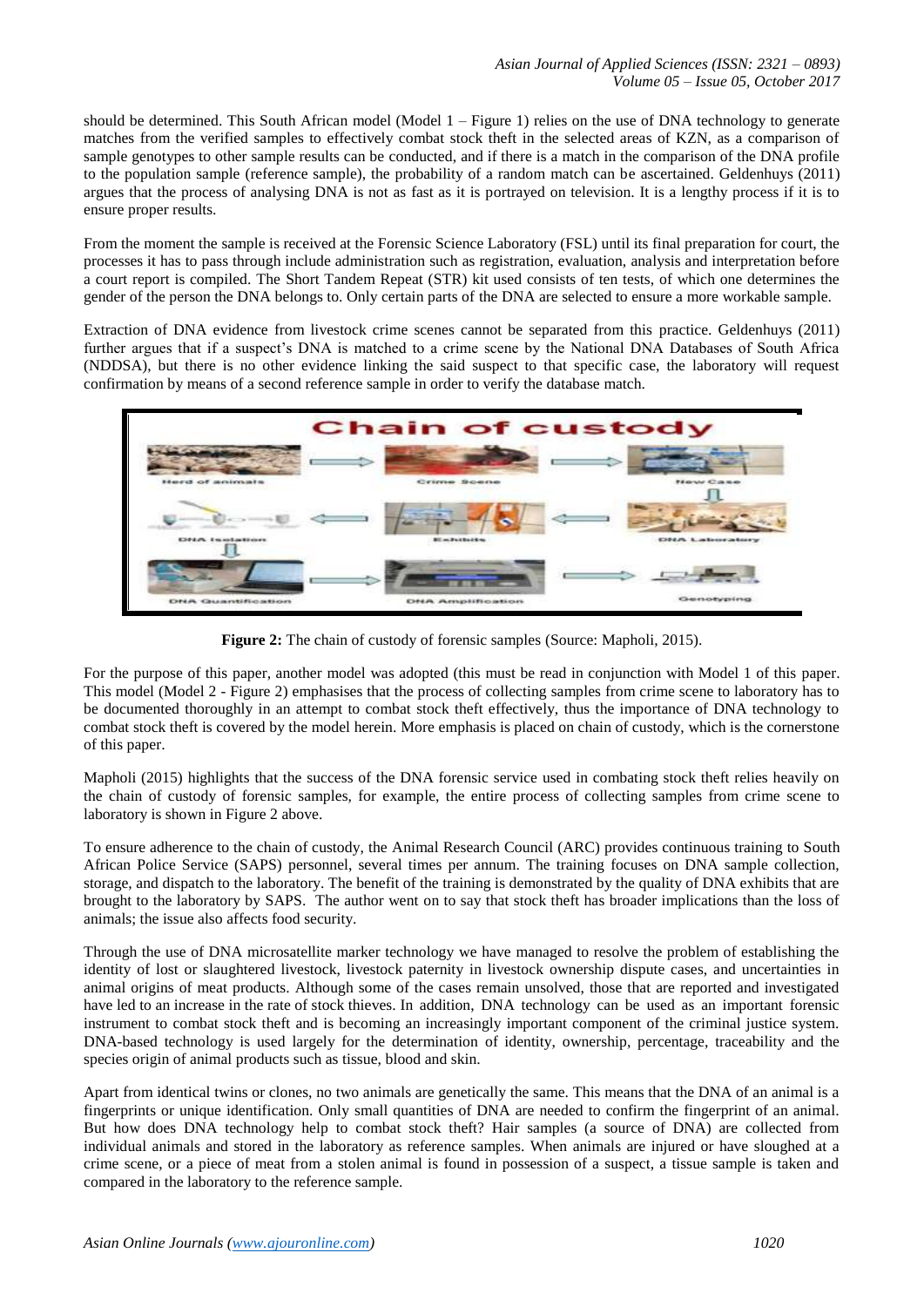If the DNA fingerprint of the reference samples agrees with a sample from the crime scene, the suspect can be connected to the crime scene or the crime itself, and evidence can be used to put the offender behind bars. Even if there is no reference sample available, conviction is still possible if DNA from the blood, bloodstains , meat or other tissues found at the crime scene compares with blood found on the suspect's clothes, tools that were used, or meat found in his possession. The success of the forensic DNA services is dependent on all parties involved correctly collecting samples at a crime scene, processing and analysing them in the laboratory, and reporting the findings.

To ensure that each part of the process is handled correctly, the ARC continuously provides training to the SAPS staff. The training focuses on aspects such as DNA sampling, preservation, documentation, and dispatching of samples to the laboratory (National Stock Theft Prevention Forum - NSTPF, 2016). The ARC started working with resource-poor farmers in Limpopo (LIM) in 2005 to introduce the Livestock Identification Catalogue (LIDCAT) as part of controlling stock theft.

The project concentrated on hotspot areas, which included Polokwane, Giyani, Marble Hall and Zebediela. Additional equipment for ear-tagging, brand-marking and handling of animals was purchased, while the record-keeping process was streamlined. The LIDCAT team also designed and presented tailor-made information sessions to the rural farmers in order for them to grasp the concept of the project.

The NSTPF (2016) further reports that the SAPS and the AGL of ARC –API in Irene entered into a partnership in 1996 to combat the challenge of stock theft with the aid of DNA technology. According to the SAPS, various court cases have been successfully concluded through the use of DNA. In these court cases, which included more than 3 000 pieces of evidence, results of DNA analyses have been used as evidence. Approximately 95% of cases were solved and the suspects prosecuted.

In the year 2007 it was reported that close to 3 000 animals from 270 farmers have been entered into the LIDCAT system. A very encouraging fact is that in certain areas and according to official SAPS statistics, stock theft declined dramatically subsequent to the field excursions. It seems that the LIDCAT system in itself acts as a deterrent against theft. The vision of the LIDCAT team is to transform the project into a national initiative and contribute to the competitiveness of the developing livestock sector.

In another report, Greyling (2006) points out that "they say that the easiest way to make money is to stop losing it. Because of stock theft, farmers lose a lot of money every year. Stock theft hurts all farmers, whether you are a commercial, stud or small-scale farmer. Stock theft is very bad for small-scale farmers who have only a few animals. They do not always have the money to buy new ones." One of the biggest problems when animals are stolen is that you cannot tell which one is yours. The law says that you must brand-mark animals older than six months so that you can see which animals are yours. But some people do not do this. Stock thieves also often try to change the brands that were made. This makes it very difficult to see which animals are yours. It is very important to be able to identify animals so that the police can find the real owner.

The AGD of the ARC has been helping the stock theft units of the SAPS for many years. They make use of DNA to determine which animals are yours. Then they can help the police find stolen animals. DNA is found in the blood, skin, meat, bones, intestines and even hair roots of animals and it can be used to identify an animal. DNA is almost like a person's fingerprint. No-one's fingerprints look the same. In the same way, no-one's DNA is the same. The DNA of the animal is not something one can see. This makes it impossible for thieves to change the DNA of animals.

Police all over the world have been using human DNA in the courts for a long time. Now it can also be used when animals are stolen. AGD has a new product called LIDCAT that helps the police to catch stock thieves by using the DNA of animals. Because the DNA "fingerprint" of the animal stays the same throughout its life, and because no one can change it, police can use it to find animals. The DNA of an animal can still be used even if it is dead. Even a drop of blood or a hair can be used to identify a stolen animal.

When the livestock farmers use the LIDCAT system, they take a hair sample of each of their animals. This hair is then stored with the livestock owner's particulars, such as the surname/name. When livestock get stolen, the AGD-ARC takes a hair or blood sample from the located animal or animal under dispute, with reference to ownership. If the livestock under dispute do belong to the livestock farmer in question, the DNA will definitely prove it. The inception of the LIDCAT system in South Africa is the brainchild of AGD, which created the system as a result of taking note that there are many small-scale farmers in the country, and that their cattle often get stolen. They started a project to help these farmers to use the LIDCAT system. As a result, they send out a team of their people, together with the STU of the police, to take hair samples of all the animals belonging to a specific farmer. They also brand-mark the animals and give them ear-tags. During this process, each animal gets a special number, almost like your Identity Document (ID) number. When people then fight over an animal, or if an animal is stolen, they can simply take a sample of that animal and check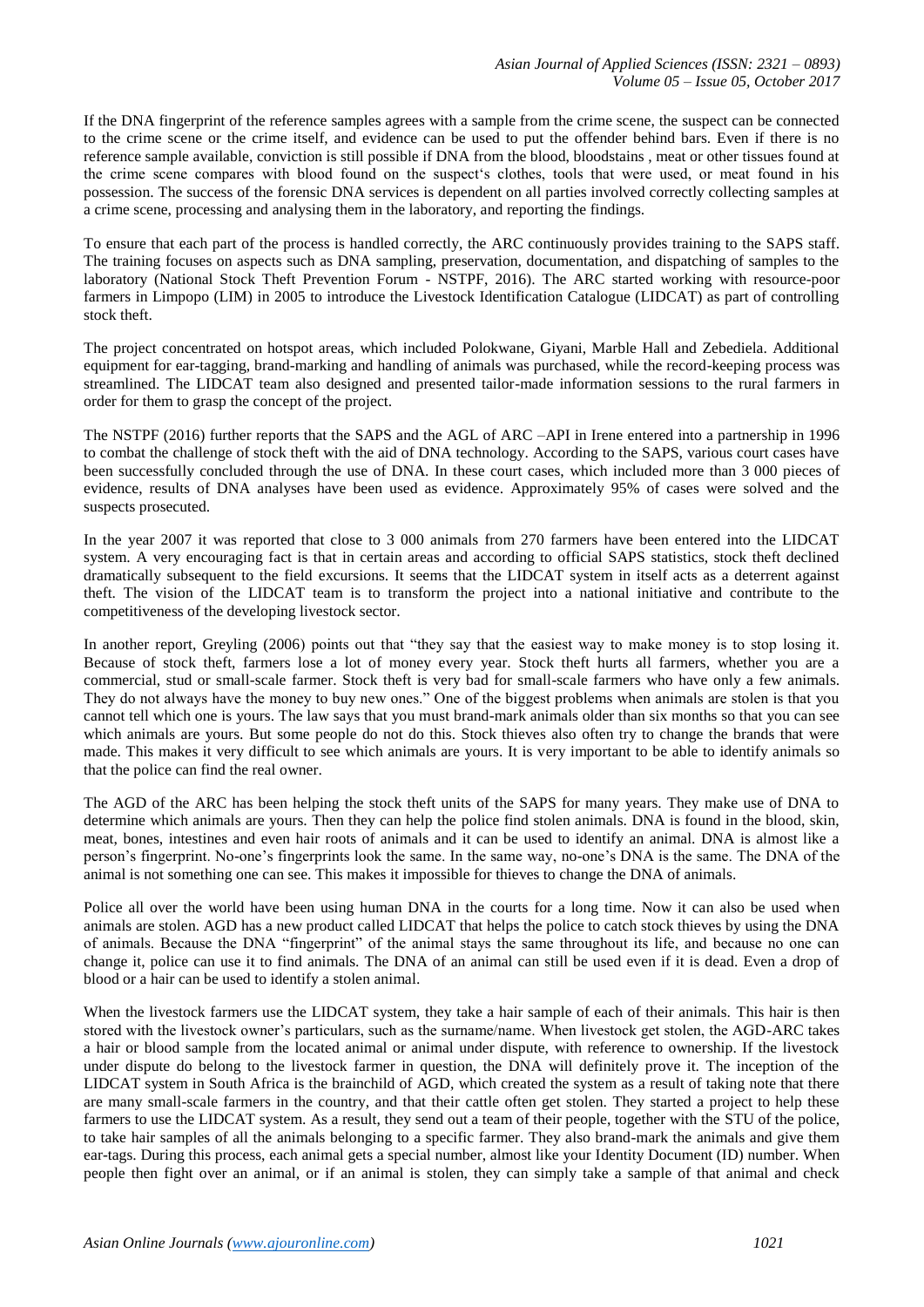whether it is the same as the one whose details they have saved under the special number. By using this method, one can easily tell which animals belong to whom. Police say that there are already fewer cattle thefts where people use the LIDCAT system. This shows that the LIDCAT system can stop cattle theft / stock theft holistically. This way, the farmer will save a lot of money by not having to replace stolen cattle / livestock.

The researcher is of the view that the principal link between DNA technology and livestock farming lies in combating stock theft. It appears that the conventional / traditional methods are falling short to address this scourge. With that said, the consulted literature further reveals that **s**tock theft is a threat to South Africa livestock producers' very existence, impacting on the long-term sustainability and profitability of the industry. It has become a lucrative business and affects the emerging farmer and commercial farmer alike. An average of 30 000 cases per year have been reported for the past five years, representing a monetary loss of R750 million annually. From 1 April 2013 to 31 March this year, 56 954 head of cattle to the value of R592 321 600 were stolen. Of this figure, 22 070 were recovered, meaning that 34 884 head of cattle to the value of R363 793 600 were lost. As regards to sheep, 79 713 with a value of R135 512 100 were stolen. A total of 16 663 were recovered, resulting in the loss of 63 050 sheep. This cost sheep producers R107 185 000 million. A total of 34 988 goats were stolen, of which 10 600 were recovered, resulting in a loss of R47 556, 00 (forty-seven thousand, five hundred and fifty-six rand) (Maré, 2014).

Furthermore, on the 24th of January 2016 when the Police ministry brief the media on the Programme of Action for SAPS for 2016, it was highlighted that only 727 cattle, 1716 sheep and 116 of other livestock were confiscated in the 2014 / 2015 financial year, says Lieutenant General Phahlane (the current SAPS Acting National Commissioner) in his report, as a recourse Police Minister (Honourable Nkosinathi Nhleko) further mention that the SAPS management are in the process of introducing Animal Movement and Animal Procedure Bill, this Bill seeks to repeal the Stock Theft Act (Act No. 57 of 1959) by providing livestock farmers with the framework for monitoring animals and animal procedure, currently; the livestock farmers are finding it problematic to monitor their animals (ENCA, 2016).

However, the researcher thinks that this legislative framework cannot combat stock theft in isolation with the use of DNA technology and other available strategies, other forms of technology included.

Therefore, livestock farmers are encouraged to mark all livestock, as without identification, it is impossible to prove ownership. Many of the respective role-players in the livestock production sector contribute directly to the high incidence of stock theft by ignoring the legal requirements as set out in the Animal Identification Act (Act No. 6 of 2002), Stock Theft Act (Act No. 57 of 1959) and other related Acts, which control the marking and movement of livestock. A legal, permanent mark is the farmer's responsibility and the first line of defence. Unmarked livestock also means that feedlots, producers, speculators, auctioneers, buyers and abattoirs cannot tell whether an animal was stolen or not. Should the animals be stolen, these parties are contravening the law and are at risk of prosecution in terms of the Animal Identification Act (Act No. 6 of 2002). Hot-iron brand marks for cattle and tattoo marks for small stock are the most effective and cost- effective ways of marking.



**Figure 3:** The process of obtaining a profile (Source: http://dnaproject.co.za/dna-project/the-science-behind-dna).

Another South African adopted model (Model 3 – Figure 3) to guide this paper focuses on the extraction and amplification of DNA samples and segments detailing the separation and visualisation of DNA fragments from a machine that generates longer and shorter molecules, repeats digital profiles, and stores the numbers to interpret the results. This model could work effectively in combating stock theft, as many livestock profiles can be generated and stored as reference samples, using numbers as representations (this must be read in conjunction with the identified adopted Model 1 of the paper. During the visit by SERVAMUS to the Biology Section of the SAPS FSL, Pretoria in 2011 to learn more about DNA, it was explained by Lieutenant Colonel Michelle Thompson that the DNA consists of coding as well as non-coding areas.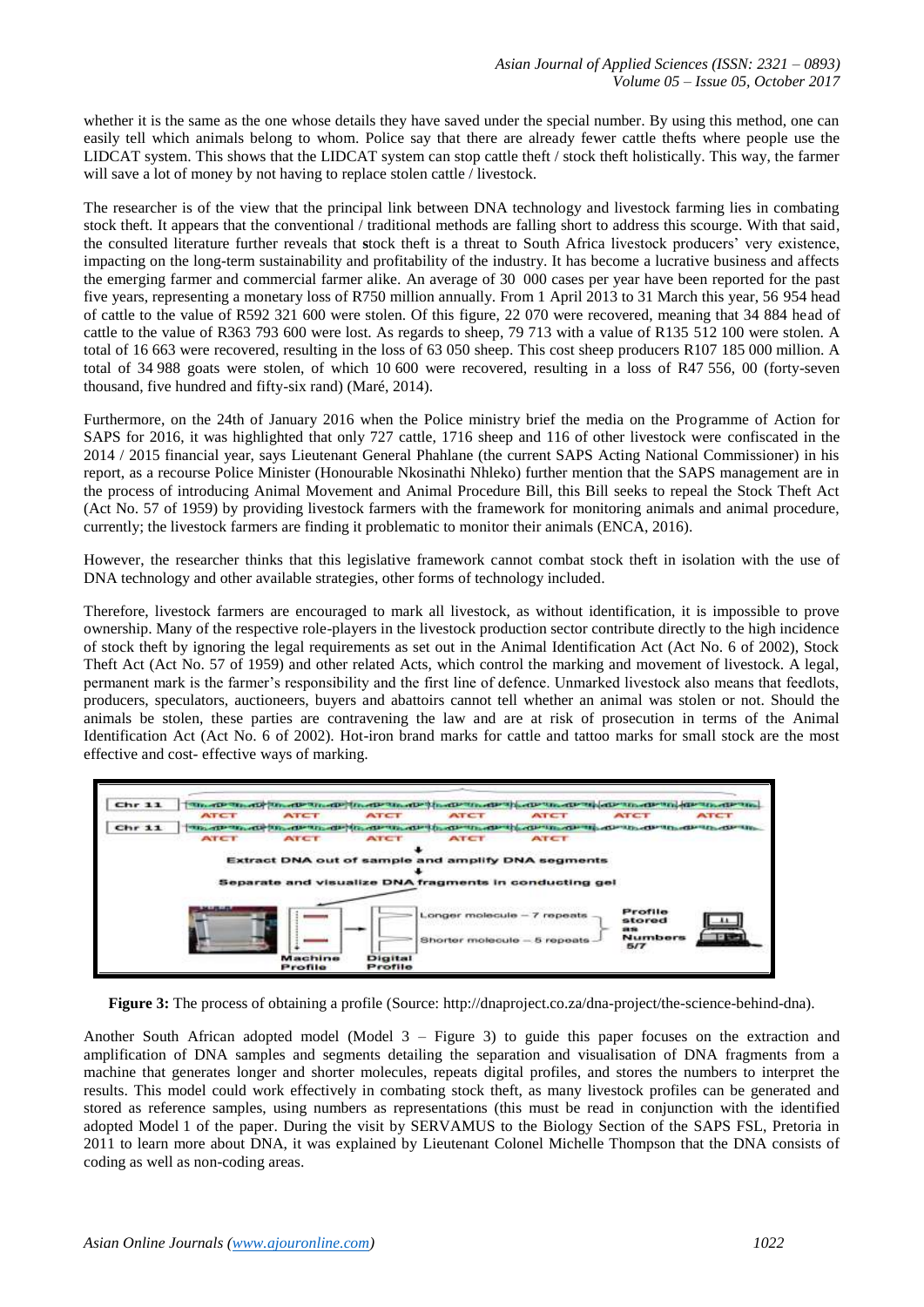The coding sequences of DNA are interrupted by long stretches of non-coding DNA, also known as "junk DNA," in which there are numerous chromosomal locations that contain short stretches of DNA, where a particular sequence of two to eight nucleotides such as DNA building blocks are repeated a number of times after each other (in tandem). These repeat units are known as STRs or microsatellites.

Although STRs are part of 95% of the human genome, it is not a fundamental basis of the body's make-up. This means that it contains no information on personal, medical, physical or physiological characteristics. STRs are ideal for degraded or limited DNA (Geldenhuys, 2011). Recently (2015), forensic DNA profiling techniques have undergone rapid development and have become more sensitive to allow degraded and limited samples to be analysed. At present, the technique used in forensic DNA analysis is called STR forensic DNA analysis, as described above (Kimpton *et al*., 1993; Lygo, *et al*. 1994; and Mulero, *et al*. 2008, as cited in Manamela *et al*., 2015).

The authors went on to indicate that the STR is viewed as repeating sequences of two to six base pairs of DNA. They are very useful as tools in forensic DNA typing because of their abundance and small size. These traits are valuable when working with forensic samples, as the DNA of these samples tends to be degraded and is present in very small amounts. Manamela *et al*. (2015), citing Buttler, *et al*. (2003), further highlight that within a specific STR locus (the position of the gene on a chromosome; plural: *Loci*) the number of times a repeat unit is repeated varies, leading to a large number of polymorphisms within a given population because there is such a larger number of possible allele variations. Polymorphism means when two or more clearly different observable characteristics or traits such as the colour of eyes, for example, exist in the same population of a species.

These characteristics are called phenotypes, and they make it possible to use allele designation in forensic investigations to match the forensic DNA profile obtained from the crime sample to that of the reference sample of the suspect(s). The SAPS FSL performs forensic DNA analysis, typically on given *loci* (DNA regions) that have repeat units, for example on four base pairs in length, such as the Tetra-nucleotide Repeat Unit (TRU), with a size range of 75 to 400 base pairs.

'Base pair' refers to one of the pairs of chemical bases joined by hydrogen bonds that connect the complementary strands of a DNA molecule, which has two strands. With that mentioned, forensic DNA analysis consists of the following steps:

- The DNA within the cells of the exhibit material is released during the DNA isolation step;
- The amount of DNA isolated has to be quantified. An aliquot (the exact factor of a quantity) of isolated DNA is then normalised so that the required DNA can be used for amplification;
- The target area of interest in the DNA is amplified by a process called PCR. Amplification is done in order to multiply the targeted area of the genome so that it can be detected and visualised during the fragment separation step or electrophoresis step to enhance the visualisation of the resultant DNA segments (alleles);
- The DNA segments (alleles) are then separated according to size by means of a process called electrophoresis;
- The separated DNA segments (alleles) are interpreted by examiners, using expert software systems to provide a forensic DNA profile;
- The forensic DNA profiles are contextualised in a report (for example, a suspect is excluded or included, or no finding is made); and
- Computer-generated results are interpreted by the DNA reporting officers to make a finding on whether a suspect(s) is excluded or included as the donor of the DNA, Barbisin and Shewele (2010), Stray, *et al*. (2010) and Shewale (2010), as cited in Manamela, *et al.* (2015).

## *3.1 The use of science in crime detection*

Forensic science provides the link between a crime scene and a suspect. Since 1901, fingerprinting has been used to track offenders. However, the current international forensic tool of choice is DNA profiling, as evidence may be collected in many forms such as hair, blood, saliva, semen and perspiration. While blood, saliva and semen are still the main sources of DNA for forensic testing, trace amounts of DNA, for example from epithelial cells from the surface of the skin, can now be acquired from objects touched by the suspect. Scientists can use the saliva on the rim of a glass, or the skin cells and hair shed on a cap, to compare with a suspect's blood or saliva sample. Similarly, DNA collected from the perspiration on a hat or scarf, discarded by a rapist, can be compared with DNA in the saliva swabbed from a bite mark on a rape victim.

Another model (Model  $4$  – Figure 4) was adopted to guide this paper. Models 1 (Figure 1) and 2 (Figure 2), as already depicted in this paper, must be read in conjunction with this model (Model 4 – Figure 4) below. The chosen model illustrates the comparison of three DNA profiles. Two are from suspects and one is the DNA profile obtained from evidence collected at a crime scene. It is clear that the evidence taken from the crime scene matches the DNA profile of Suspect 2, as the sequence of numbers (the DNA profile) is identical to the evidence.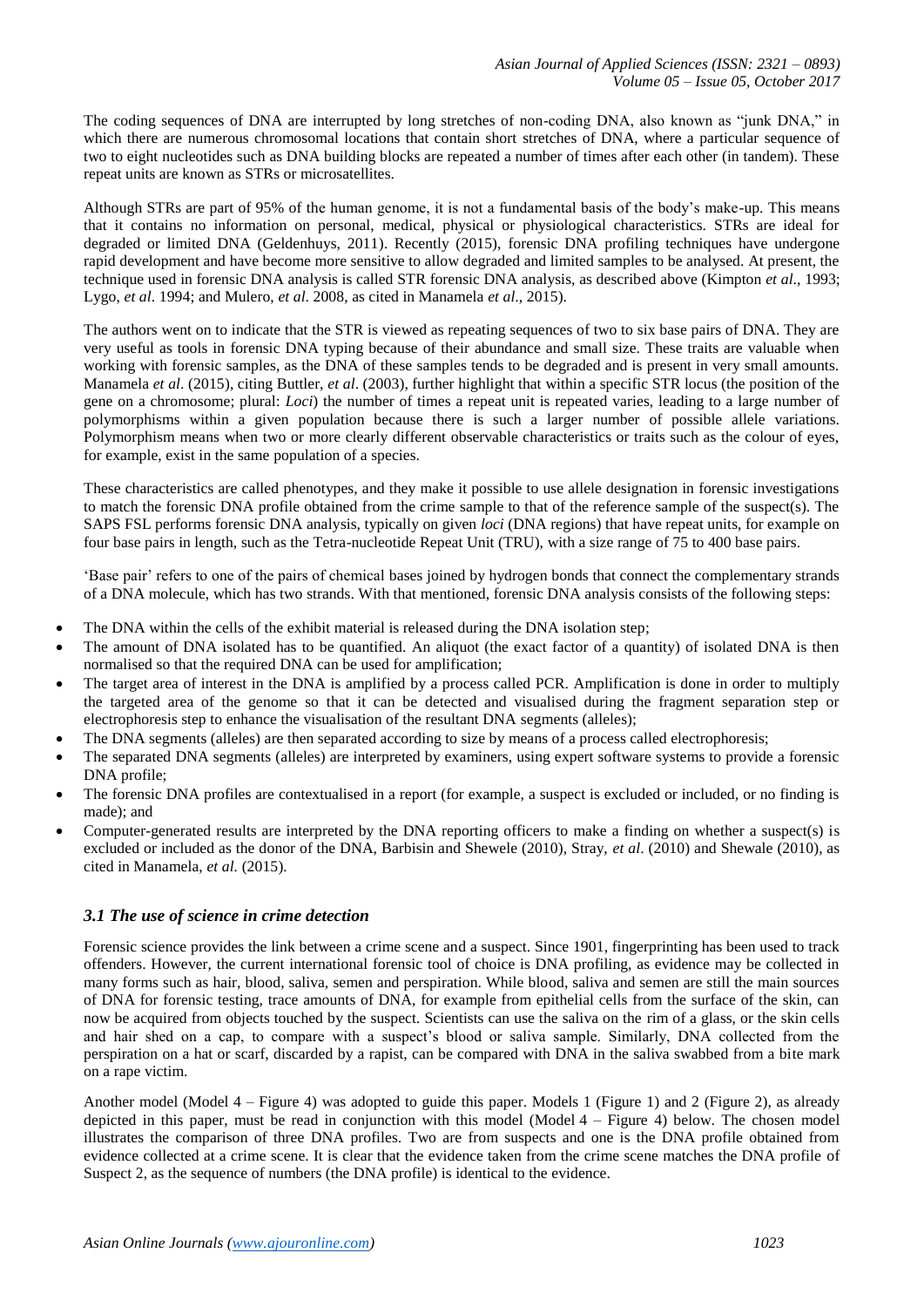

The designations, namely D3, vWA and FGA in the model represent three different chromosomal locations such as STRs under analysis to initiate a comparison between a crime scene sample and two suspects.

**Figure 4:** Simplified example of the comparison between a crime scene sample and two suspects (Source: http://dnaproject.co.za/dna-project/dna-database).

In criminal investigations, the sequence of numbers from a DNA profile found at a crime scene may be compared to that of a known suspect stored in the DNA database. Alternatively, where there is no suspect for a particular crime, DNA samples collected at a crime scene may be compared with DNA profiles stored in a National DNA Database (NDNAD). The database is the resource that contains DNA profiles of people suspected and convicted of offences, as well as DNA profiles obtained from evidence left at crime scenes.

A match or "hit" between the crime scene evidence and a database profile may identify a new suspect. This can help to identify or rule out a potential suspect at an early stage, thereby saving valuable police and other crime detection resources, leaving them free for other investigations. For this reason, an NDNAD is considered to be one of the most powerful tools in crime prevention and detection used in the world today.

The time, effort and expense required to develop DNA databases are justified by the facts that:

- Criminals tend to re-offend. For example, 90% of rapists and 50% of armed robbers have a previous conviction;
- The severity of crimes committed by repeat offenders often increases over time, with criminals committing their first offence between the ages of 16 and 19 years; and
- A small number of criminals are often responsible for numerous crimes. DNA databases can assist in linking these crimes to one another (http://dnaproject.co.za/dna-project/dna-database).

Williams and Johnson (2008) confirm that despite the alignment of DNA technology with the general physical sciences and the technologies derived from them, criminalists remain necessarily and resolutely informed by an interest in the application of particular investigatory and analytical techniques to solve individual and sometimes a series of criminal cases under investigation (Sekula 1986, as cited in Williams & Johnson, 2008). For this reason, DNA profiling research protocols and efforts have traditionally been directed towards the improvement of techniques and methods for the delivery of more accurate, more reliable, speedier and cheaper forensic artefacts, and to provide guidance in respect of the appropriate forensic strategies for use in particular kinds of investigations.

Such research has furnished forensic investigators, analysts and other participants with important information about both the benefits and the risks of the use of particular techniques and methodologies, as well as the likelihood that successful profiling can be carried out on differing qualities and quantities of biological material. In addition, research on the generic information that can be derived from crime scene samples when profiles fail to match suspect profiles currently held on a database, provides new resources for investigators.

The recent development of criminalistics depends upon the history of DNA profiling in particular. The dissemination of knowledge of the continuously increasing potential of new and enhanced methods of DNA extraction from biological materials among criminal investigators and crime scene examiners has been a central feature of its successful implementation within policing in the United Kingdom (UK).

In turn, the integration of DNA profiling into the Criminal Justice System (CJS), based on its dependable availability, the robustness of methods for its recovery and analysis, and the increasing clarity of probabilistic reasoning about its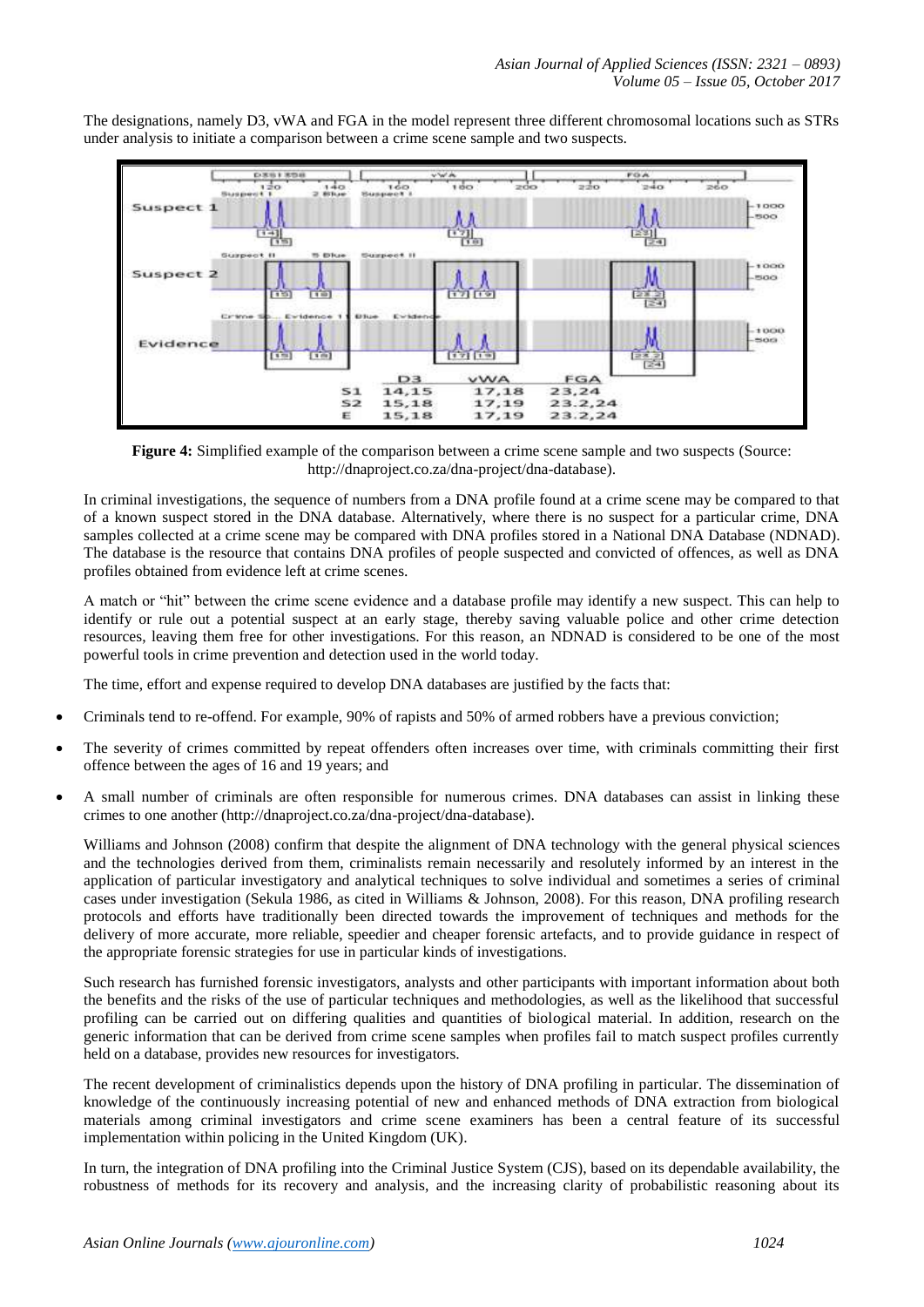significance, has meant that new experimental and inferential methods have been developed to deal with many of the practical problems associated with the collection, analysis and interpretation of biological materials in forensic contexts. All of these scientific and technological advances in the collection and analysis of generic material from crime scenes are germane to an understanding of the increased use of genetic information in support of policing in the UK and elsewhere, South Africa is no different. However, the authors (Williams & Johnson, 2008) indicate that they are driven by a wider Forensic Services (FS) processes that promotes the necessary elements of an investigation, namely the collection, storage, and speculative searching of genetic material taken from known subjects.



**Figure 5:** How livestock Radio Frequency Identification works? **(**Source: Datamars, 2015).

RFID on livestock was another model (Model 5 – Figure 5) adopted to underpin this paper. This is an international model whereby the livestock farmers can opt for a technological advancement that uses ear-tags and implantation of boluses into their animals. A tracking device is used to track an individual animal's movement, using portable Datamars livestock readers that quickly and easily capture unique identification information, helping farmers and ranchers make quick work of herd management (Datamars, 2015).

Software to integrate data to the livestock management system is also operated by the RFID system. The integration of Models 1 (Figure 1) to 4 (Figure 4) effectively complements Model 5 (Figure 5) (livestock RFID works), detailing the detection of livestock within their determined boundaries to trigger quick response to the crime scene or area of danger, as livestock moving out of their set boundaries can be detected rapidly to trigger a quick response to the crime scene or area of danger. The models are (1) Steps in DNA sample analysis and interpretation, (2) The chain of custody of forensic samples, (3) The process of obtaining a profile, and (4) Simplified example of the comparison between a crime scene sample and those of two suspects. Notwithstanding these indications, it is essential to note that it is no longer easy to make a living from livestock farming. Farmers have to employ various preventive measures in an attempt to protect their livestock. Moreover, they are expected to manage integrated advancements in the use of DNA technology to combat stock theft within their respective communities.

Globally, the demand for the use of DNA technology in combating stock theft is increasing, but at the same time the number of livestock farmers is decreasing year after year. As a consequence, stock theft will continue to increase if it is ignored, as is currently the case. This trend is also driven by the low profit margin with regard to domesticated livestock. The keeping of such livestock is not based on the income or profit gained by the rural livestock farmers and the number of livestock kept does not determine the business viability, therefore commercialisation is not their main priority. The livestock are kept in order to be sold when the need arises, therefore more effort is expended on the use of conventional methods to combat stock theft, making it more difficult to effectively protect livestock and prevent the scourge of stock theft.

# *3.2 Wireless Sensor Node / Network*

According to Nkwari (2014), many systems have been developed to identify animals and track the movement of animals on South African farms However, certain limitations and high costs are characteristic of the current animal identification and tracking system. Among those systems, the system based on passive RFID technology shows its limitations in the short communication range and real-time mobility for automated monitoring of the animal. On the other hand, the system based on Global System for Mobile Communication (GSM) is expensive because in addition to the system's price, the costs of SMS and General Packet Radio Service (GPRS) data have to be added, therefore the total increases. The typical design structure of a Wireless Sensor Node (WSN) consists of sensors, Central Processing Unit (CPU), transceiver and a battery. Figure 37 indicates the wireless node of constitution and the WSN of which the main parts are the transceiver, the sensors, the CPU and the battery.

 A sensor is a device that converts a physical measurement into an electrical or optical signal. Nowadays, these devices are indispensable and are found everywhere in our daily lives. An example is the camera inside our cell phone. The camera is an image sensor that converts the optical image into an electrical signal that can be treated and sent somewhere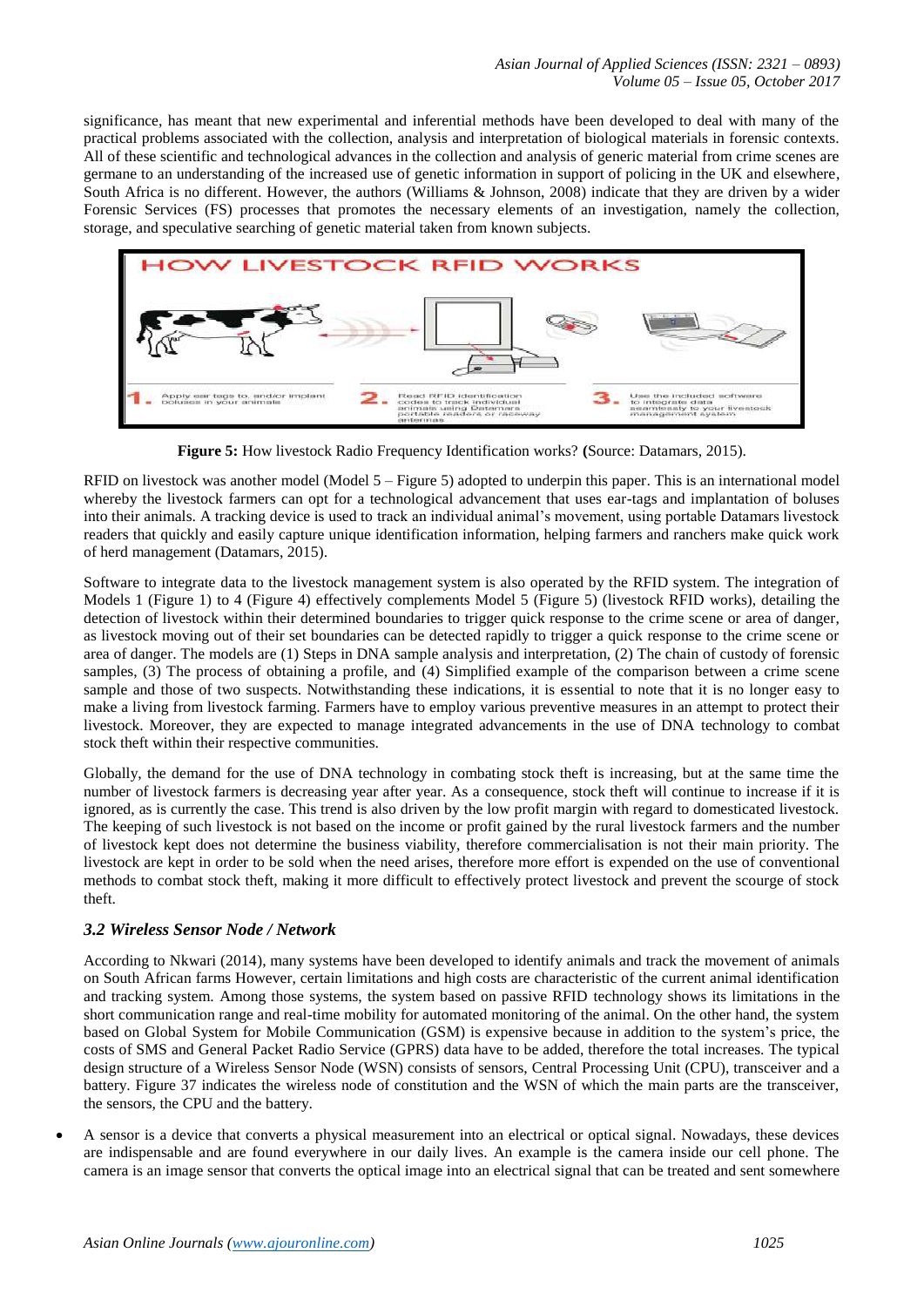else. There is also the temperature sensor that converts the temperature in the vicinity where it is installed into a voltage. The voltage is always proportional to the temperature;

- A transceiver is a device that converts the electrical signal into an electromagnetic signal and vice versa. This equipment allows transmitting the data sensed by the sensor to another transceiver that is situated far way. The transmission is performed wirelessly, meaning there is no physical connection between the two devices; and
- The CPU is the main device that coordinates all other devices, such as when the node has to sense and send data, and which data has to be sent. The CPU acquires the raw data coming from the sensor. Samples of data are taken at regular time intervals and sent to the transceiver, which sends the data to the next transceiver, which may be the base station. It is assumed that the CPU has sufficient memory to perform the tasks.
- All electrical equipment has to be powered. Because the node is using battery power, the use of this resource has to be optimised to prolong battery life (Nkwari, 2014).



**Figure 6a:** Wireless Node of Constitution (Source: Nkwari, 2014).



**Figure 6b:** Wireless Sensor Network / Node (Source: Nkwari, 2014).

Figure 6a and 6b shows the combination of the Institute of Electrical and Electronics Engineers (IEEE) 802.11 and the IEEE 802.15.4. The combined figures (6a and b respectively) represent Model 6 (Figure 6a and 6b), to guide this paper. The researcher reveals that the use of RFID can be expensive to the communal farmers. However, the use of Wireless Fidelity (Wi-Fi) and ZigBee with the application of WSN can be cost-effective (affordable) to the communal farmers.

Sahu, *et al.* (2010), as cited in Nkwari (2014) show that knowing the structure of the node can help the designer to choose the right sensor for his application. In many situations the designer is confronted by a multitude of choices of different sensors available in the market. The choice can be difficult for a designer who has not mastered the tools to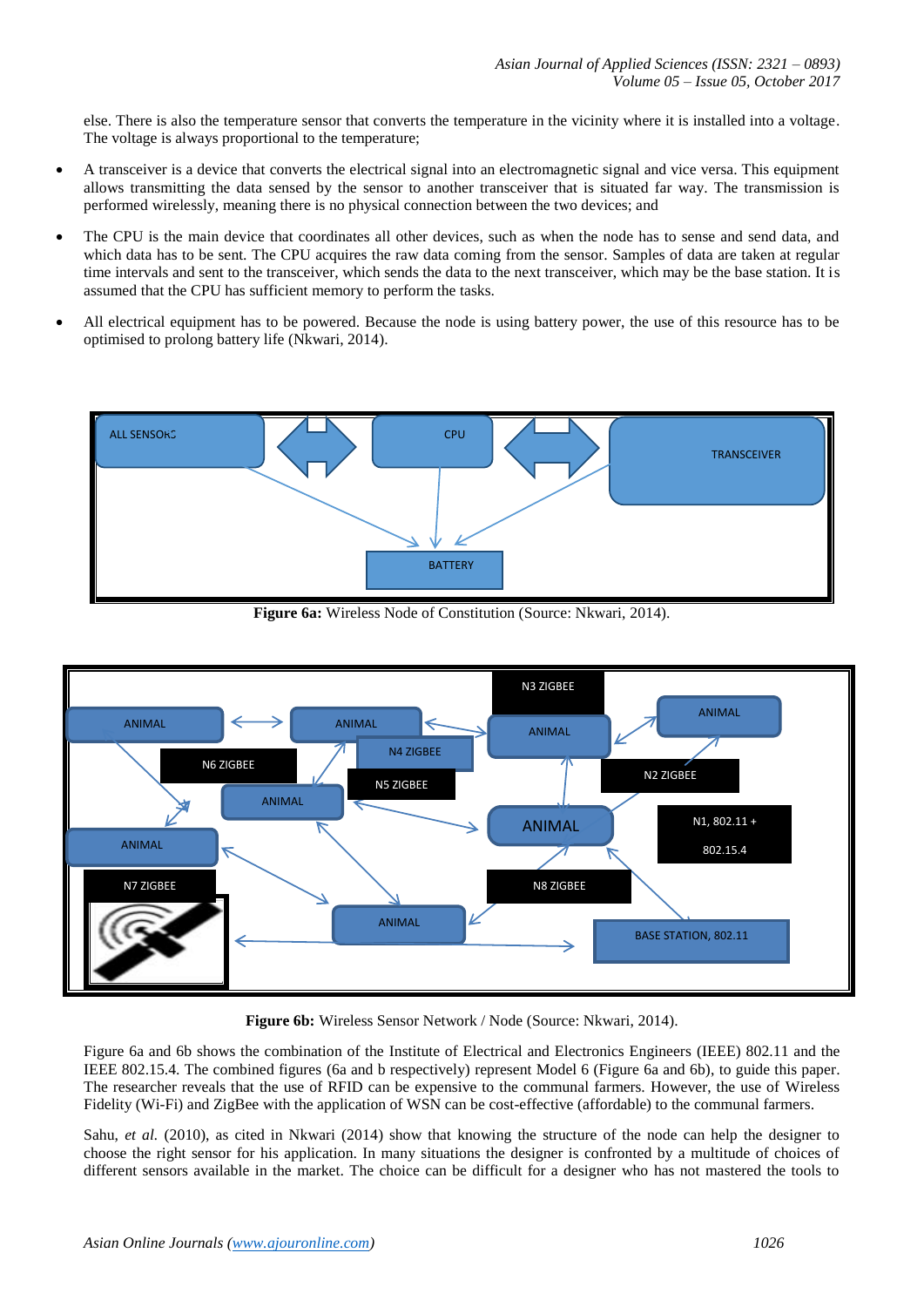build a reliable wireless sensor node. A reliable wireless sensor node must be able to gather information, compute the information and then send it to the base station, where the information is processed and stored. The WSN is composed of four main parts, which are the CPU, the transceiver, the sensors and the power supply. The WSN uses both a Wi-Fi module and a ZigBee module for communication. Figure 6a and 6b shows the combination of the IEEE 802.11 and the IEEE 802.15.4. For this paper, a prototype of the node was built and tested. This early node worked on 5 volts. Then, because the author's GPS and transceiver require 3,3 volts, it was then decided to run the microcontroller on 3,3 volts as well. This was a way to establish communication between two devices that require different power supply voltages. The solution was to use a logic-level converter from 5 volts to 3,3 volts, among other things. Because cost is one of the major issues in the design of wireless sensor nodes, it was decided to use a microcontroller that uses the same range of voltage (3,3 volts) (Nkwari, 2014).

Cattle management is a task that requires an enormous amount of physical energy and human resources. A novel approach, using a WSN system based on ZigBee and Wi-Fi, was proposed and has the potential to decrease cattle rustling and improve the quality of remote cattle management. The WSN application determines and circumscribes a safe zone where the herd has to be, according to the behaviour of the animal and the herd in general. The WSN was built based on ZigBee technology and it can determine an animal's position and speed, which were analysed to get the probability distribution function for the cattle behaviour. The cow's position is obtained and sent to a control unit for centralised monitoring (Nkwari, 2014).

Then, a Continuous Time Markov chain Process (CTMP) was used to model the behaviour of the cattle. The WSN system can mitigate livestock theft and assist the farm manager by monitoring the position of cattle. This system can alert the farm manager when the cow is out of the safe zone. A heterogeneous wireless network was formed with ZigBee and Wi-Fi technology. These two technologies provide the system with the advantages of gathering the data in real-time and increasing the network's coverage range. The author showed how GPS data can be computed at a node, and then the speed, altitude, longitude, date and time can be sent to the sink and the data stored at a base station. It was also emphasised that cattle should be near a boundary for the devices (ZigBee and Wi-Fi technologies) to determine an animal's position in the field. A prototype system for cattle monitoring was designed. The results illustrated the capability, suitability and limitation of the chosen technologies (ZigBee and Wi-Fi technology) (Nkwari, 2014).

# **4. RECOMMENDATIONS AND CONCLUSION**

## *4.1 Proposing a new Deoxyribonucleic Acid technology conceptual framework in combating stock theft in South Africa*

## *4.1.1 Introduction to a proposed conceptual framework*

The conceptual framework is presented in this section of this study that contains the description of the proposed new DNA technology conceptual framework for combating stock theft in SA; the process followed for developing a new conceptual framework, including its components, was explored. The relationship between the research purpose, objectives and research question is provided, together with the components of the proposed conceptual framework for this paper.

## *4.1.2 The new Deoxyribonucleic Acid technology conceptual framework in combating stock theft in South Africa*

Previous researchers of stock theft have not recommended to future researchers of the humanities, forensic science and related research areas to explore and describe the use and value of DNA technology in combating stock theft. The development of a new DNA technology conceptual framework for combating stock theft in South Africa has also been neglected. However, examination of the previous studies regarding the combating, policing and prevention of stock theft across the globe highlighted the conventional methods of responding to this scourge and the importance of the use of DNA technology. This paper proposes a new conceptual DNA technology framework for combating stock theft in South Africa and especially the selected areas in KZN, and comprises five (5) components.

## *4.1.3 Deoxyribonucleic Acid technology conceptual framework for combating stock theft in South Africa*

Prior researches on policing and prevention of stock theft have demonstrated that there is a basic relationship between DNA technology and livestock farming. The available literature highlighted that DNA technology can be used to link a potential suspect to a stock theft scene or act as a reference sample in combating this crime.

Therefore, a new DNA technology framework to combat stock theft in South Africa has been conceptualised in this paper, based on the presented literature review, documentary analysis, FGDs and KIIs conducted in this paper. The DNA technology can be used effectively to combat stock theft in South Africa, including selected areas in the KZN Province.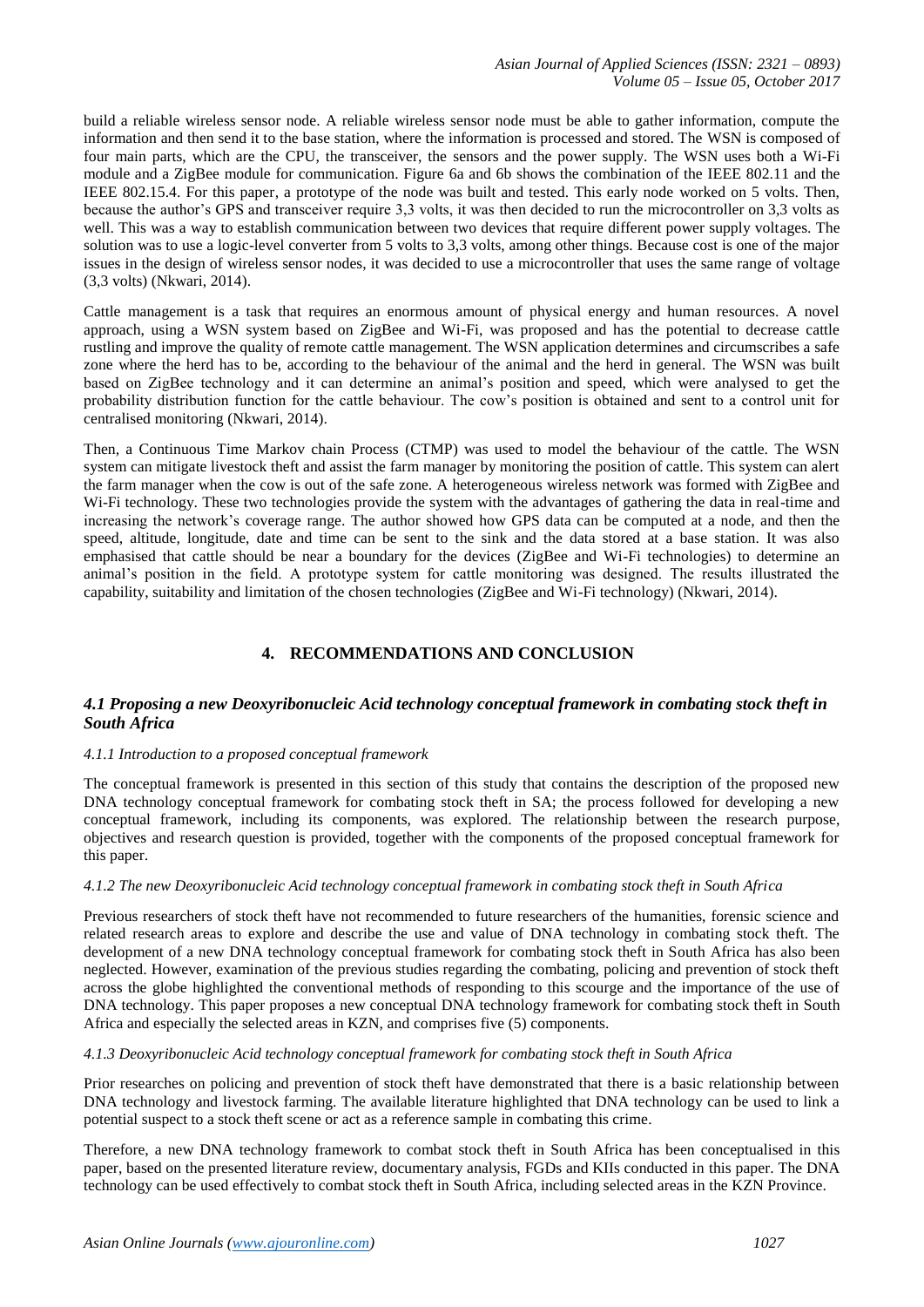A newly proposed conceptual South African DNA technology framework for combating stock theft in South Africa envisages that stock theft can be combated effectively with the use of DNA technology and other available conventional methods. The proposed conceptual framework consists of five components, namely:

- Knowledge Management (KM);
- Available devices for combating stock theft;
- The preliminary investigation phases;
- DNA Technology analysis; and
- Court procedures and conviction rates.

The researcher foresees that the combination of the components listed above could effectively lead to the combating of stock theft in the selected areas of KZN, South Africa. The framework in question further represents the combination of KM, other available technologies (RFID, WI-FI, WSN, ZigBee) and DNA technology, with integration of conventional methods (brand-marking and tattooing) in combating stock theft to cater for both the commercial and emerging farmers in the KZN Province.

The international identification methods for combating stock theft were considered in designing the conceptual framework for combating stock theft in South Africa, the selected areas of KZN included. The countries considered included: Argentina, Chile, Botswana, Brazil, Malawi, Namibia, Paraguay, Uruguay, Lesotho, Swaziland and South Africa, among others.

It was revealed that the majority of the identified countries still rely on conventional means of combating stock theft. Many of the adopted technological systems for use in these countries include ear-tags, either visual ear-tags or ear-tags containing electronic microchips with detailed information of each animal, and conventional means such as brandmarking and tattooing. The use of DNA technology is focused on genetics for the purpose of exporting the meat to foreign countries, rather than on combating stock theft. The new challenges faced in the livestock farming industry to combat stock theft will continuously engender solutions and improvements. This calls for the relevant stakeholders to become the front runners in using the latest technology to combat stock theft effectively, while simultaneously aligning the South Africa methods with the international standards, using the best practices from across the globe and being able to compete on the world stage in terms of protecting and preserving our valuable assets.

It is the researcher's view that the proposed new conceptual framework for combating stock theft should be widely disseminated. This will bring new methods of combating stock theft into South Africa and other countries, as this scourge is becoming a world problem. The importance of investigating stock theft will also be put in the spotlight, as smaller samples and more degraded samples for analysis positively link potential suspects with a stock theft scene. This framework calls for reference sample databases for all types of livestock farmers to allow stock theft to be solved through the use of DNA technology in conjunction with the available technologies and the conventional methods. This will strengthen the evidence gathered by the SAPS STUs in line with admissibility and reliability in court, thereby further increasing conviction rates. With the CJS, this framework will not only identify potential stock theft criminals but also exonerate the innocent individuals on the other end.

The purpose, objectives and research question of this paper forms part of the proposed conceptual framework. Figure 7 depicts the proposed conceptual framework for combating stock theft in South Africa. Figure 7 also indicates how serious and lucrative stock theft is becoming in South Africa, as well as the impact it has on the livestock farming industry (commercial and emergent/communal farmers). KM could obviously lead to the implementation of a comprehensive approach to intensify the relevant stakeholders' efforts to combat stock theft, not only in the selected areas of KZN, but in broader society in general.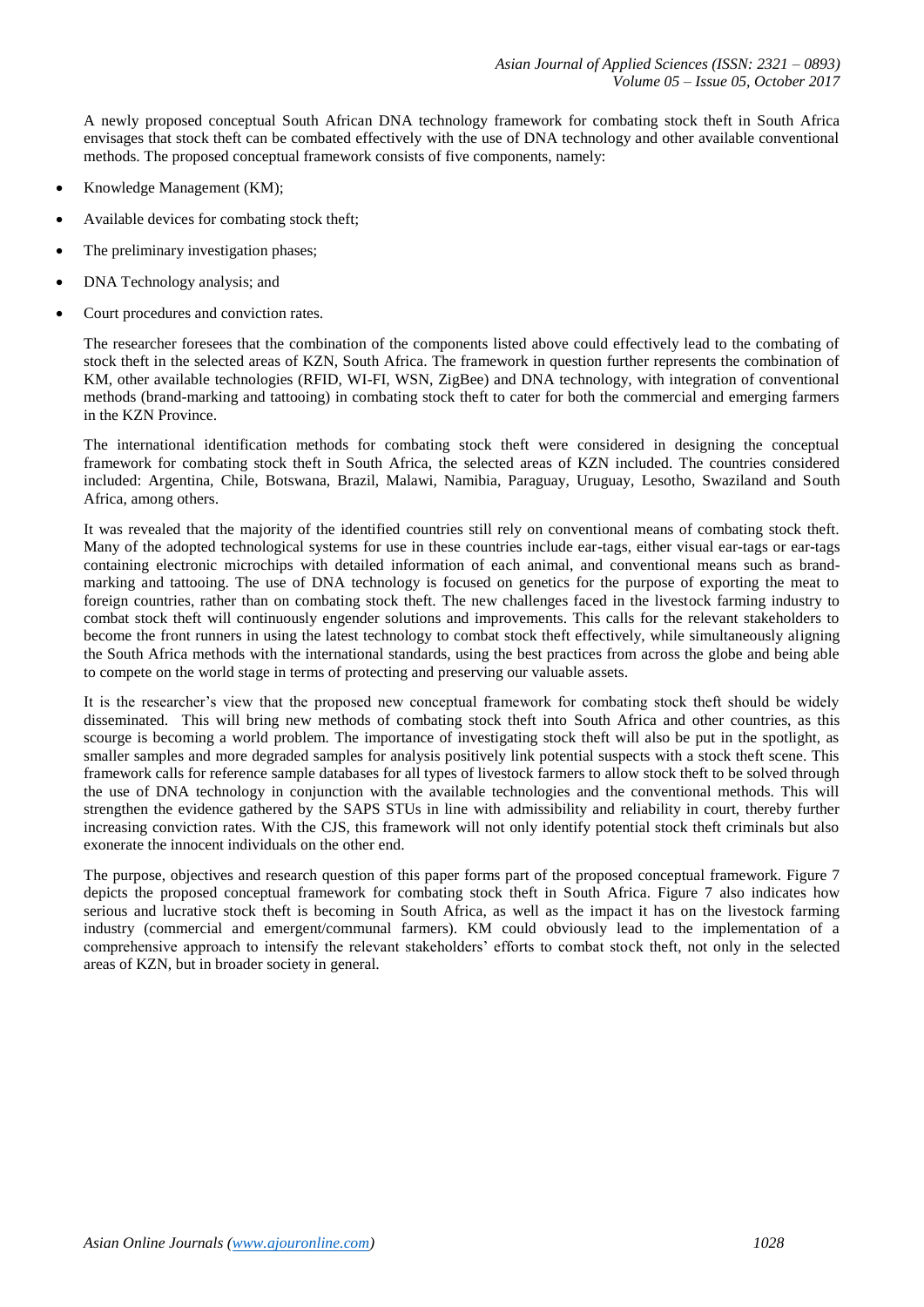*Asian Journal of Applied Sciences (ISSN: 2321 – 0893) Volume 05 – Issue 05, October 2017*



**Figure 7:** Schematic representation of a proposed new conceptual Deoxyribonucleic Acid technology framework for combating stock theft in South Africa (Source: Researcher's illustration).

## **5. ACKNOWLEDGEMENT**

The researcher would like to say thank the participants in this paper; including the DAFF officials, SAPS STU Provincial Coordinator, STU members (Ladysmith) and Anti-Stock Theft Association Managers in the KZN policing area. Your contributions to the lifeblood of combating stock theft highly acknowledged.

## **6. REFERENCES**

- *AGRI-ALERT [ONLINE].* 2013. Agri-alert stock theft necklaces. Available: http://agri-alert.co.za. [2016/05/14].
- BURGER, R. 2012. *Effective stock theft control and monitoring system: Agri Alert.* Available from: [http://agrialert.blogspot.com/2012/08/effective-stock-theft-control-and.html.](http://agrialert.blogspot.com/2012/08/effective-stock-theft-control-and.html) [Accessed: 2015/09/15].
- CRESWELL, J.W. 2007*. Research design: Qualitative, quantitative and mixed method approaches*. Sage Publications: London.
- *DATAMARS [ONLINE].* 2015. Livestock Identification. Available from: http://www.datamars.com/markets/livestock-id/. [Accessed: 2015/12/03].
- DE VOS, A.S., STRYDOM, H., FOUCHÉ, C.B. & DELPORT, C.S.L. 2005. *Research at Grass Roots, for the social science and human service professions*. Van Schaik: Pretoria.
- DNA PROJECT. 2015. *DNA Database South Africa's National DNA Database*. Fighting crime with science [Online]. Available from: http://dnaproject.co.za/dna-project/dna-database. [Accessed: 2015/10/20].
- DNA PROJECT. 2015. *The science behind DNA*. Fighting crime with science [Online]. Available from: http://dnaproject.co.za/dna-project/the-science-behind-dna. [Accessed: 2015/10/20].
- ENCA. 2016. *SAPS outlines the 2016 year programme*. 24 January [Online] Available from: https://www.enca.com/live/saps-outlines-2016-year-programme?playlist=107. [Accessed: 2016/05/03].
- EVANS, J., DAVY, J. & WARD, T. 2005. *Livestock identification: An Introduction to Electronic Animal ID Systems and Comparison of Technologies*. November, Series (3) for producers. University of California Cooperative Extension: California.